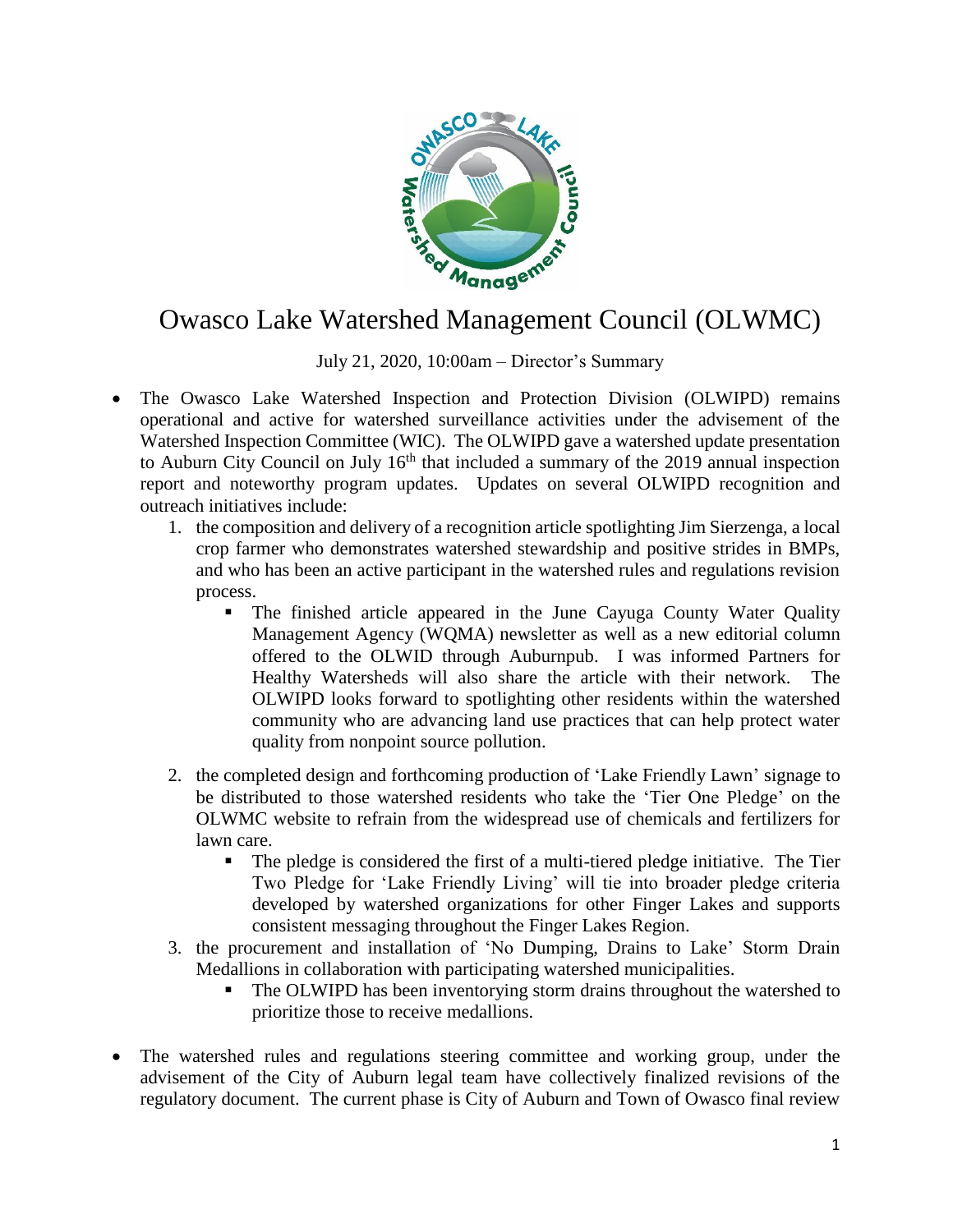before the document can be finalized and delivered to NYS agencies for their review. The City and Town plan to hold the joint public meeting as soon as it can be arranged.

- 1. New requirements for farm planning according to the proposed WRR will require resources and capacity for planning support for farmers. The development of Certified Nutrient Management Plans (CNMPs) may be limited by the number of local professionals credentialed to offer services. A communal farm planning strategy is attractive, offering the benefits of both collaboration and efficiency. Over the course of this last month, I coordinated with the Agriculture Team Leader of the County Conservation District (BCCD, Bradford PA), Nathan Dewing, who has been instrumental in implementing a communal strategy for farm planning within his community. We look forward to learned more about the successes and challenges associated with communal planning forums, and guidance on the needs of program development, at our September 15, 2020 OLWMC public board meeting.
- Over the course of the last month, the OLWMC was awarded:
	- 1. \$1,500 grant from the Emerson Foundation for the purchase of a physical water quality model, an educational tool to be used for outreach at forthcoming watershed events (e.g., Conservation Field Days) and within a classroom setting.
	- 2. \$4,950 for the purchase of a Portaboard© trailer associated with a proposal for Aquatic Invasive Species (AIS) education submitted through the Finger Lake Partnership for Regional Invasive Species Management (PRISM) and intended to help reduce the continued spread of AIS within Owasco Lake. The Portaboard© will offer portable AIS signage that will offer flexibility for its usage at events and lake access locations. There exists signage at Emerson Park, but lake-wide boat launches and access locations coverage is lacking. Improved coverage with signage at all lake access locations prioritizes public awareness and education on prevention measures for reducing the spread of invasive species that have been shown to utterly transform the lake condition and drive harmful algal blooms (HABs).
- I was informed the OLWMC will receive a response from the National Fish and Wildlife Foundation in August regarding a potential award for the Five Star and Urban Waters Restoration Program project proposal submitted earlier this year for monitoring the connective corridor of Hidden Brook in the Town of Owasco.
- The OLWMC project partners, Crystal Creek Organics, an engineering consulting group that currently operates a pilot project for using advanced technologies for chemical removal of phosphorus from manure produced at a local farm, was approved with their funding source, New York State Energy Research and Development Authority (NYSERDA), to continue on to Phase Two of their project.
- Members of OWLA, Cornell Cooperative Extension (CCE) and other partners are working collaboratively with the OLWMC to coordinate Hemlock Wooly Adelgid (HWA) mitigation to help protect Hemlock trees within the Owasco Lake Watershed. We recognize the first step to advance this initiative through biocontrol (e.g., beetles, top down approach) or insecticide (bottom up approach) will require Hemlock tree and HWA inventories. We are working on advancing collective training opportunities with instruction from the Cornell Hemlock